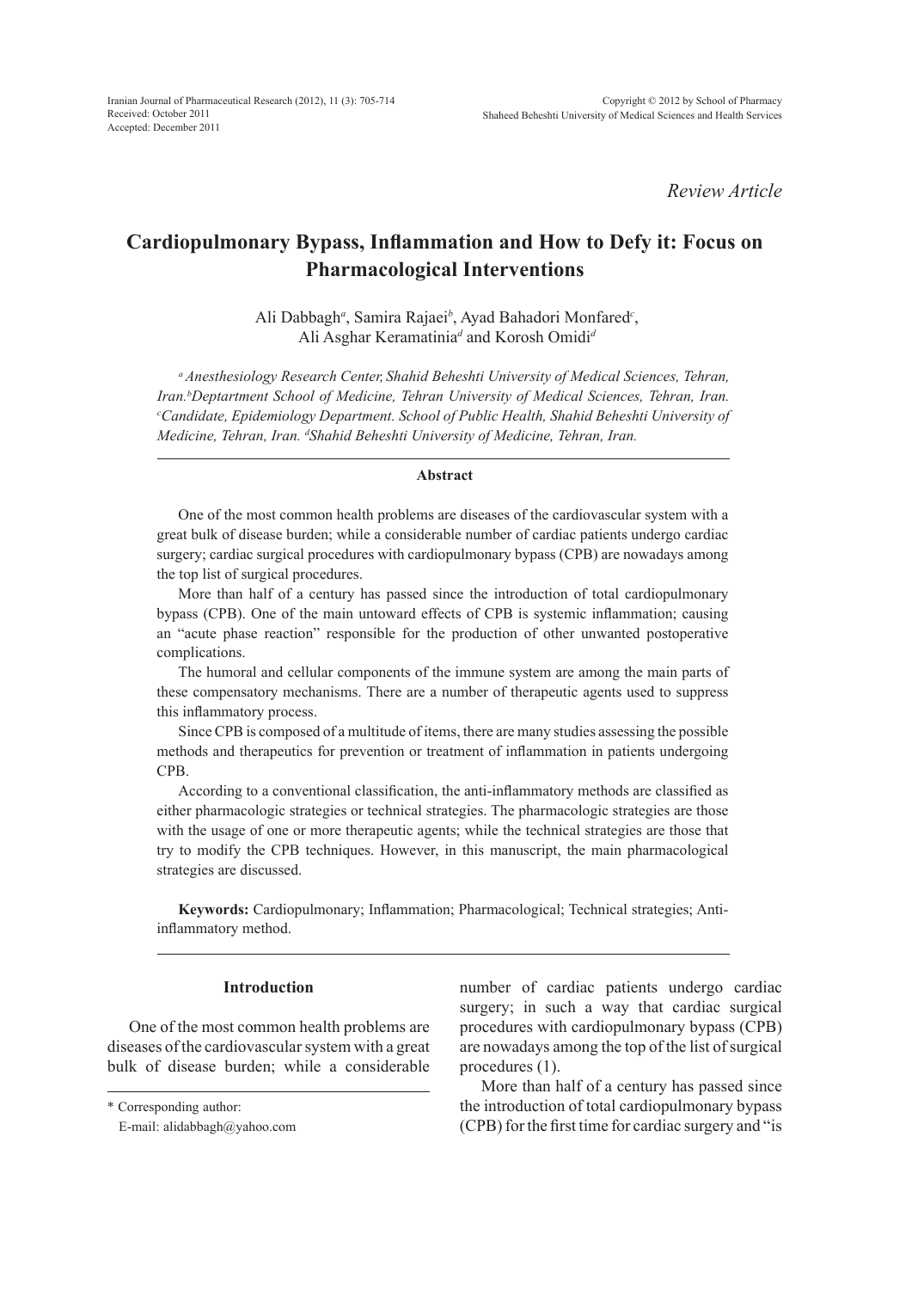| <b>rable 1.</b> The total number of papers reviewed and their characteristics. |                              |                     |                |                     |
|--------------------------------------------------------------------------------|------------------------------|---------------------|----------------|---------------------|
|                                                                                | <b>Topic</b>                 | Number of orticles* | Evidence level | Year of publication |
|                                                                                | General issues               | $1 - 13$            | $A-B$          | 1997-2011           |
| 2                                                                              | Aprotinin                    | 14-37               | $A-C$          | 1966-2010           |
| 3                                                                              | Corticosteroids              | 35-44               | $A-B$          | 1995-2011           |
| $\overline{4}$                                                                 | Antioxidants                 | $45 - 52$           | $A-C$          | 2001-2010           |
| 5                                                                              | Phosphodiesterase Inhibitors | $53 - 60$           | $B-C$          | 1999-2010           |
| 6                                                                              | The complement cascade       | 61-65               | $A-B$          | 1998-2010           |
| 7                                                                              | Miscellaneous Agents         | 66-86               | $A-B$          | 1997-2012           |
| 8                                                                              | Non-pharmacologic strategies | 87-111              | $A-C$          | 1994-2010           |

**Table 1.** The total number of papers reviewed and their characteristics.

\* The number of the articles related to this topic.

now used successfully thousands of times each day worldwide". One of the main untoward effects of CPB is systemic inflammation. So, among the unwanted side effects of CPB, systemic inflammation could be mentioned as one of their greatest ones; causing an "acute phase reaction" responsible for the production of other unwanted postoperative complications (2).

The humoral and cellular components of the immune system are among the main parts of these compensatory mechanisms and at the same time, there are a number of therapeutic agents used to suppress this inflammatory process. Hence, we know that a series of interactions occurs during CPB, finally leading to the "activation of leukocytes and endothelial cells" (2-4).

The CPB is composed of a multitude of items; so, due to the great number of its different parts and also, due to the very great number of resulting interactions between these varying components, there are many studies assessing the possible methods for prevention of inflammation in patients undergoing CPB; In addition, new therapeutic modalities may emerge after studies are performed regarding these many different variables.

According to a conventional classification, the anti-inflammatory methods are classified as either pharmacologic strategies or technical strategies. The pharmacologic strategies are those engaged with the usage of one or more therapeutic agents; while the technical strategies are those that try to modify the CPB techniques.

#### *Objectives*

One of the main untoward effects of CPB is systemic inflammation with its cellular and humoral components (5-6).

The CPB is composed of a multitude of elements; so, due to the presence of these elements and their interactions, a wide range of new therapeutic modalities could be used during the CPB procedure as potential locations for defying inflammation (7-10). However, these interventions are classified in one of the two main categories: pharmacologic strategies and technical strategies (11-13).

We studied the current evidence regarding pharmacological strategies used to defy inflammatory response in CPB. Hence, this summarizing review aims to consider different pharmacologic methods used for the treatment of inflammation in patients undergoing CPB for cardiac surgeries.

#### *Methods of the review*

For the review process, the Medline search engine was used which was covering articles from 1995 up to now through the following link: http://www.ncbi.nlm.nih.gov/pubmed/.

In Medline, the keywords were searched using Medical Subject Headings (MeSH) which at first, the following subheadings were selected, which resulted in 1010 citations at the time of the study:

*"Cardiopulmonary Bypass" and "inflammation"*  Then, they were searched separated by AND each time. Then, in each search, the search was completed with the other keywords, for example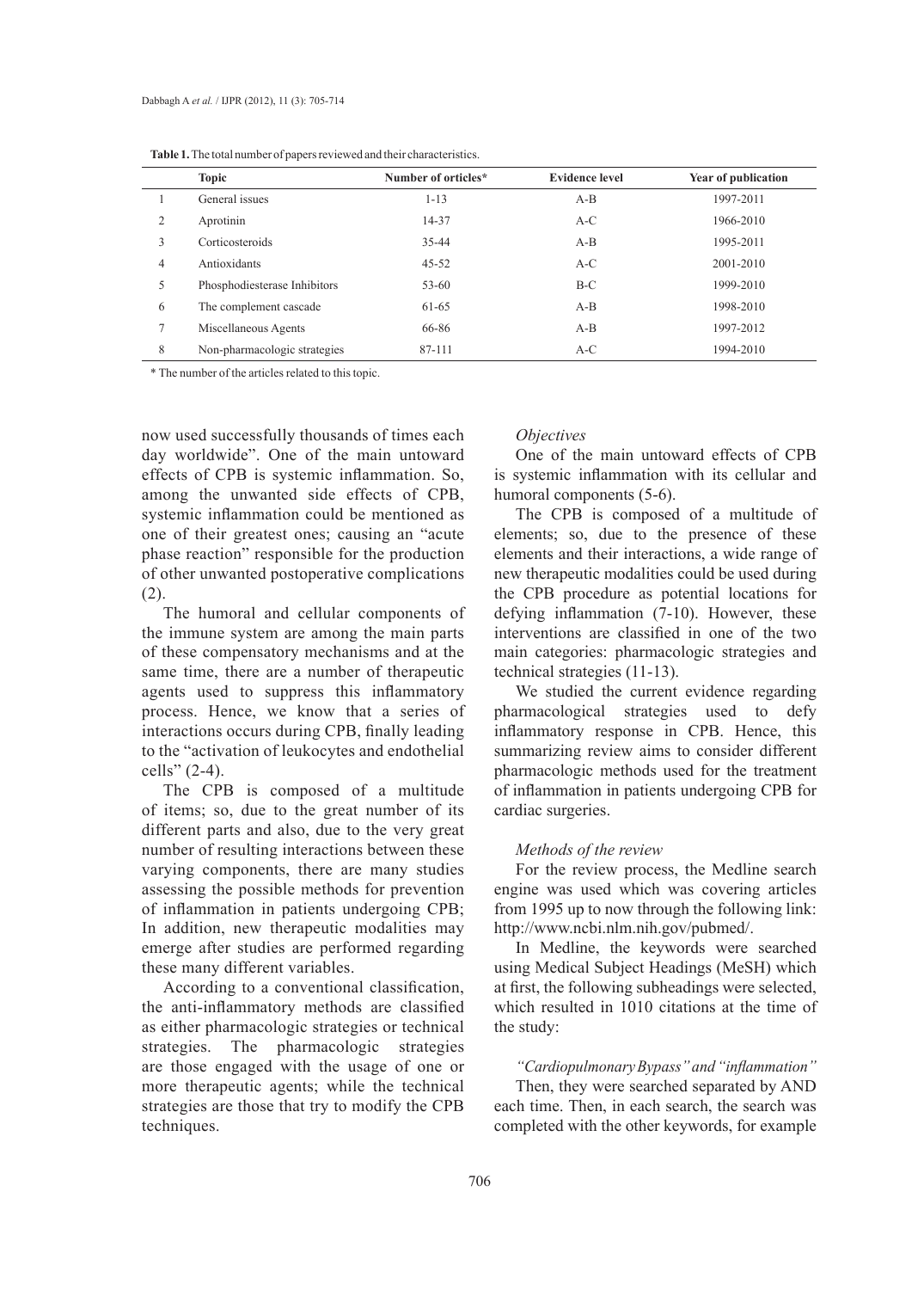including "aprotinin", "glucocorticoids", "antioxidants", "Phosphodiesterase Inhibitors" and "Complement System Proteins".

In the remaining section of the manuscript, the main pharmacological strategies are discussed.

## *Aprotinin*

The Medline search at the time of the study resulted in 77 citations for these phrases:

*"Cardiopulmonary Bypass" AND "inflammation" AND "aprotinin"*

Aprotinin is a bovine version of the small protein basic pancreatic trypsin inhibitor (known as BPTI), and has a high molecular weight, It is a very potent and nonspecific serine protease inhibitor, which inhibits the important fibrinolytic enzyme trypsin, as well as, its related important proteolytic enzymes. The trade name of aprotitn called "Trasylol". For many years, aprotinin was administered as an anti-fibrinlytic agent, that decreased the amount of surgical bleeding. In European countries, in the final years of 1950s, aprotinin was used in order to attenuate hyperfibrinolytic conditions; although it had been discovered in 1936 (14).

This compound can inhibit a number of proteases, including trypsin, kallikrein and plasmin. In the 1960s, for the first time this compound agent was used as a therapeutic agent for the treatment of patients with acute pancreatitis. This was due to its effects in suppressing the proteases (14-17). There are a number of studies, especially during the last decade, demonstrating the role of lower aprotinin doses in decreasing the severity of post CPB systemic anti-inflammatory response syndrome (SIRS). This is probably due to the anti-inflammatory effects of the drug, which resemble the effects of corticosteroids. Also, there are some studies that demonstrate the antiinflammatory effects of the drug on the release of "tumor necrosis factor-alpha" and "neutrophil integrin CD11b upregulation" (17-19). Besides, aprotinin can inhibit a few inflammatory agents including trypsin, chymotrypsin, plasmin and kallikrein. The related studies have mentioned a range of concentrations from about 125,000 IU/mL to 300,000 IU/mL for this antiinflammatory action. These substances (*i.e.*

trypsin, chymotrypsin, plasmin and kallikrein) are among the main compounds playing pivotal roles in the inflammation cascade and some are part of the contact system.

Never the less, since 1980s, aprotinin was used experimentally and then clinically to reduce the CPB induced SIRS. In the first series of the cardiac operations, its use demonstrated significantly decreased postoperative bleeding and postoperative transfusion requirements  $(20 - 22)$ .

But, years later, in 2006, the studies published by Karkouti and colleagues (23-25) and also, by Mangano and colleagues (26-28), heavily questioned the safety of the drug worldwide. Those who favored aprotinin claimed that aprotinin treatment could significantly reduce the amount of blood transfusion and put a question mark on the methodology of the two latter studies. However, the critiques claimed that it could not benefit the patients regarding their clinical outcome in reducing morbidity or mortality. It could in best circumstances only be compared with the control groups; while, at the same time, blood transfusion is associated with increased morbidity and mortality (29).

Finally, a high quality study was designed in order to compare the results of aprotinin with the other tow analogs of lysine, namely tranexamic acid and aminocaproic acid. The study was performed in high risk patients who had undergone cardiac surgery. It was entitled the Canadian BART trial (Blood Conservation using Antifibrinolytics: a Randomized Trial in high-risk cardiac surgery patients). In November 2007, after about 2400 patients among the primary total population size of the study (*i.e*. 2900 patients) entered the study, the Data Safety Monitoring Board of BART trial decided to stop the study before the planned and determined time (30-32), due to the outcome of the patients till the time. Finally, the results demonstrated that aprotinin, when compared with the other tow antifibrinolytic agents (namely tranexamic acid and aminocaproic acid) was the most effective agent regarding its hemostatic effects; Furthermore, it could reduce the patient risk for severe postoperative hemorrhage and the need for postoperative use of blood and its products. Meanwhile the BART trial demonstrated that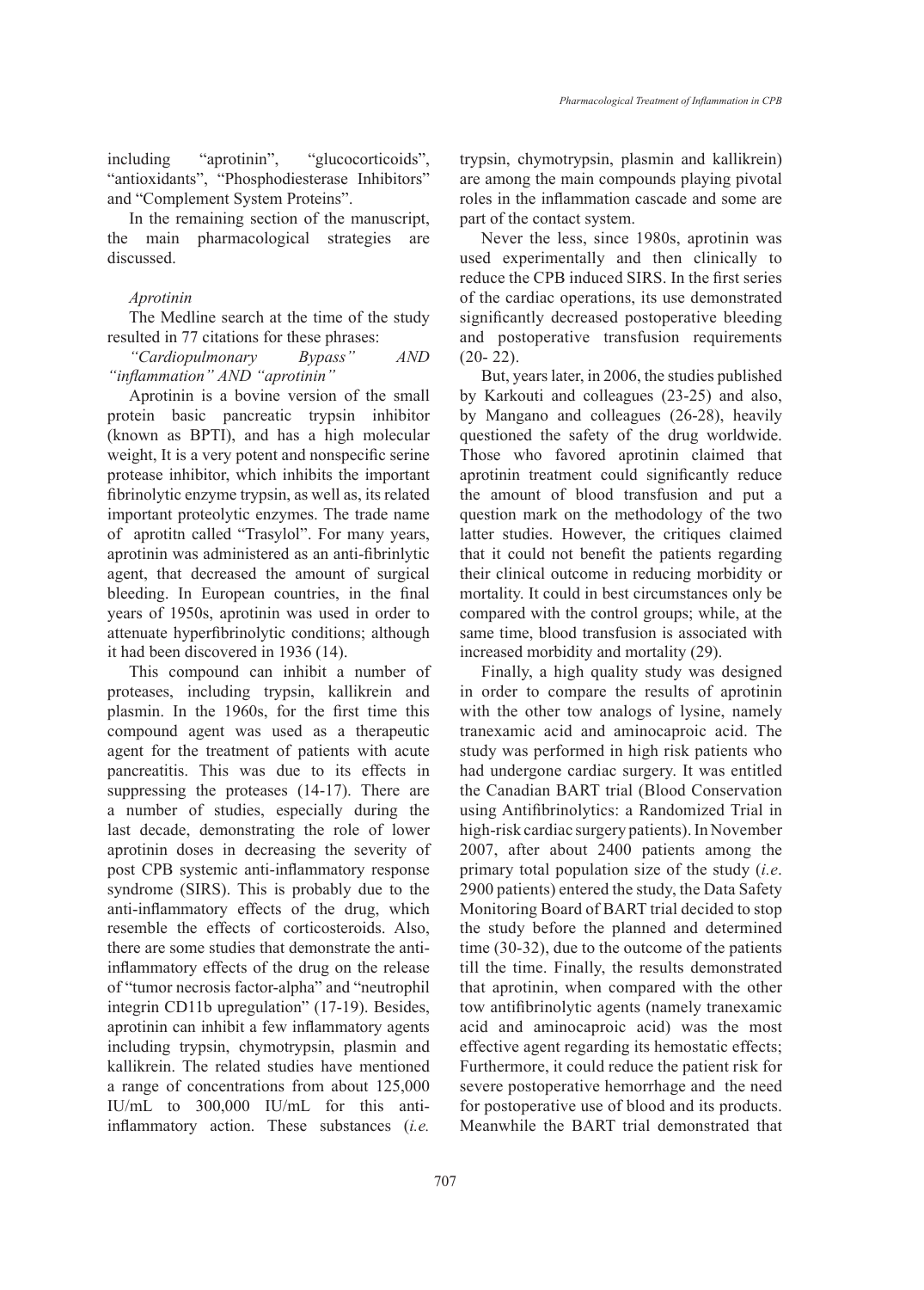in patients who had received aprotinin, the one month risk of mortality was increased more than 50% , compared with the other patients (14, 32). After the primary results of the BART trial were gradually revealed, the US Food and Drug Administration (FDA) announced on November 5, 2007, that Trasylol (aprotinin) manufacturer (i.e. Bayer) should halt the marketing of the drug until more comprehensive studies would lead into a decision. This announcement has not been changed yet; though, there are newly emerged studies announcing controversial reports (14, 32-35). So, it seems that the story related to aprotinin uses and hazards will continue.

At the same time, we have to consider that according to the newest available metaanalyses, the use of aprotinin has no major effect on the proteins of acute phase of inflammation or on the cytokines related to inflammation in adult patients undergoing cardiac surgery with CPB.There fore, the present available evidence cannot support the use of aprotinin as anti-inflammatory agent per se (32, 36); though a number of studies still claim its antiinflammatory effects (37).

#### *Corticosteroids*

The Medline search at the time of the study resulted in 39 citations for these phrases:

*"Cardiopulmonary Bypass" AND "inflammation" AND "glucocorticoids"*

When talking about inflammation, glucocorticoids are among the first drugs that come to the mind. This is however, the same fact for cardiac surgery. These agents have been used for more than 4 decades; while their related studies are not decisive yet.

The basis for using these agents in cardiac surgeries with CPB was the similarity in the clinical condition of the patients undergoing CPB with the patients experiencing infectious SIRS. However, the clinical usefulness of glucocorticoids in CPB is not as definitive yet, though many different clinical benefits of these drug category has been claimed for CPB (1, 35-41) and some have mentioned their possible harms (42-43). Even, some have claimed these drugs to be of no benefit for patients undergoing cardiac surgery with CPB (42-44).

As a general recommendation, the expert guidelines on CABG by the American Heart Association and the American College of Cardiology declared that glucocorticods are inexpensive and may decrease the hazards related to CPB related SIRS (38-41). Although the studies related to the benefits of glucocorticoids in CPB do not have definitive results, these agents are used in the daily practice of cardiac surgery in many centers worldwide (39-44).

#### *Antioxidants*

The Medline search at the time of the study resulted in 18 citations for these phrases:

*"Cardiopulmonary Bypass" AND "inflammation" AND "antioxidant"*

The process of myocardial ischemia and reperfusion, causes myocardial cell death, mainly through cellular apoptosis. Ischemia/reperfusion injury is the result of tissue ischemia beyond the upper tolerable cellular limits. As a rule, the cells tolerate a limited and defined ischemia period. Ischemic events exceeding this defined period, would incur ischemic insults (5). Ischemic times more than the tolerable period would result in a phenomenon named "ischemia/reperfusion injury" (6). The production of reactive oxygen species (ROS; also known as oxygen-free radicals) is the hallmark of ischemia/reperfusion injury (7, 45). Usually, the over-production of the ROS (*i.e.* ischemia reperfusion injury) happens after restoration of blood flow to the ischemic organ cells (46-47).

In one study, during the early few hours after CABG with CPB, the levels of "neutrophil gelatinase associated lipocalin" in plasma of patients was demonstrated to be an indicator of acute renal injury (48). Also, in another study, it was demonstrated that the release of endothelial nitric oxide and also, the plasma levels of nitrite oxide is strongly dependent on the method used for CPB (49).

In another study, an index called OXY-SCORE was presented. This score is an index which is a collective and brief demonstrator of the components of oxidative stress and its total status. The study demonstrated that this index has a good ability to predict the oxidative status of the patients (50).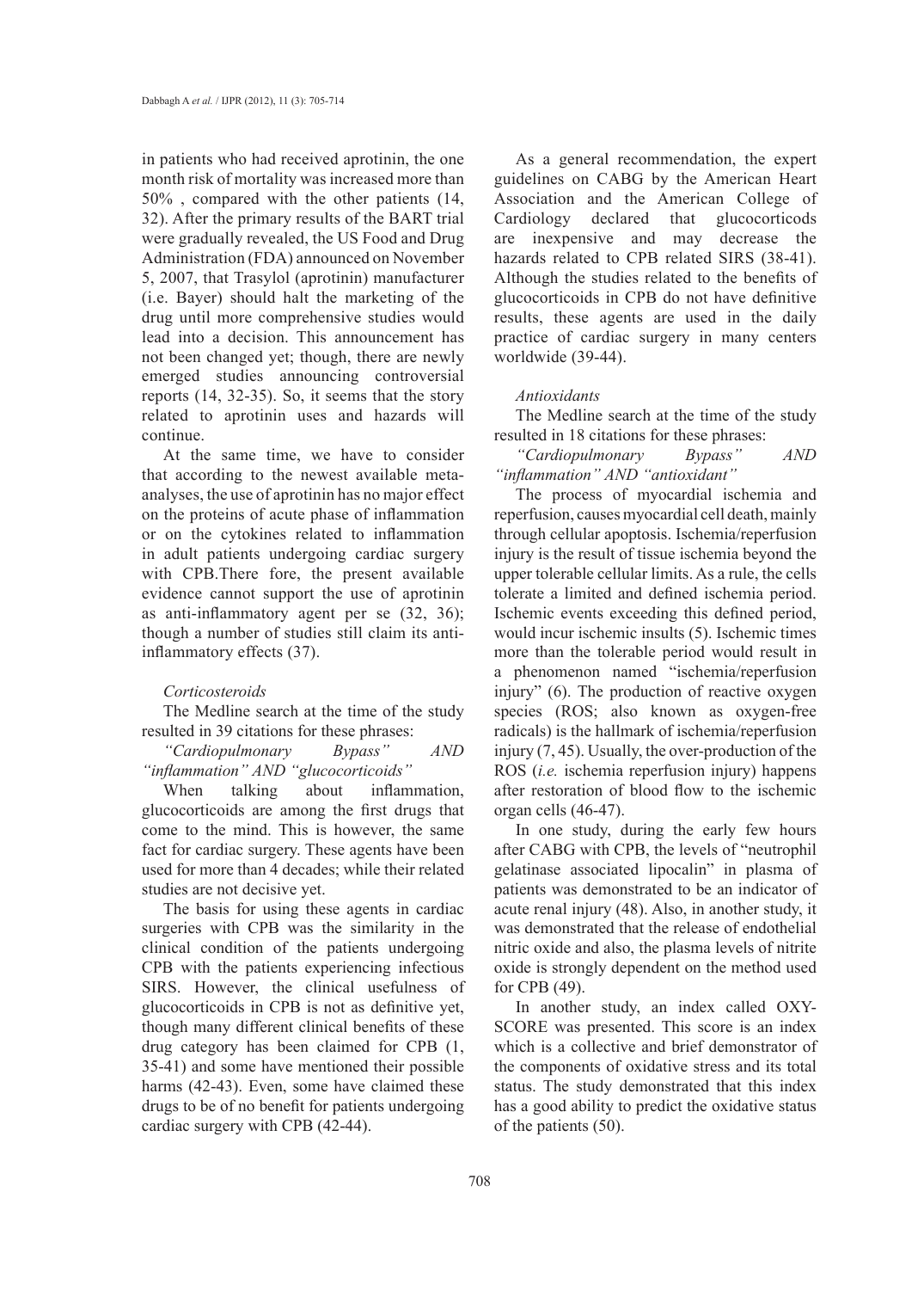Among the many pharmaceuticals mentioned as antioxidants in patients undergoing CPB, Vitamins E and C and also, mannitol, allopurinol, and *N*-acetyl cysteine (*i.e.* the endogenous oxygen radical scavengers) are cited more than all the others (49-52). However, most human studies have failed to prove the benefit of routine administration of antioxidants in patients undergoing CPB (50-52).

#### *Phosphodiesterase Inhibitors*

The Medline search at the time of the study resulted in 17 citations for these phrases:

*"Cardiopulmonary Bypass" AND "inflammation" AND "phosphodiesterase inhibitors"*

Phosphodiesterase inhibitors are a group of drugs, which their role as anti-inflammatory agents has been under assessments for more than a decade (1). It has been demonstrated that the administration of phosphodiesterase inhibitors not only could decrease systemic vascular resistance (*i.e.* decreasing the afterload of the heart), but also, may prevent or alleviate the ensued myocardial dysfunction after CPB (53). Hence, the term "inodilator" has been coined for these agents. The mechanism of action in these agents is an increase in the level of the intracellular cyclic adenosine monophosphate (6).

Pentoxifylline has been shown to "decrease the cellular need for energy" and "the cellular inflammatory reactions" through inhibition of 5›-nucleotidase (54). Morever, the same study showed that pentoxifylline can prevent "myocardial inflammation and I/R injury" in CPB. In another study performed in rats, the 4th type of phosphodiesterase inhibitors could attenuate CPB related SIRS by regulating the pro-inflammatory mediators (55). However, this is not always the case and there are many controversial results in different studies regarding the role of phosphodiesterase inhibitors (56-59). One of the effects of milrinone is to improve the splanchnic circulation in patients undergoing CPB, hence, decreasing the level of systemic inflammatory mediators and preventing "gastric intramucosal acidosis" (59-60).

Finally, it should be said that milrinone is nowadays being used as a drug of choice in many cardiac surgeries using CPB; with a few claimed preventive and therapeutic effects. Suppression of the inflammation due to CPB might be one of them.

### *The complement cascade*

The Medline search at the time of the study resulted in 172 citations for these phrases:

*"Cardiopulmonary Bypass" AND "inflammation" AND "complement"*

One of the most important players of inflammation, in all of the inflammatory processes (including during CPB) is the complement system. However, there are not a considerable number of therapeutic agents available to treat the effects of this system during CPB (61).

One of the main components of the complement system is a protein called C5. It has a major role in the complement cascade, since it can activate the remaining complement components. A recombinant antibody called pexilizumab can block C5; so, it might have a prominent role in suppressing the acute inflammatory response in CPB (62-64). However, the drug is not currently used as an "everyday medication".

The components of the "complement cascade" and the "coagulation cascade" are highly inter-related. This relationship causes a number of effects, that is the final result of the sharing between the two cascades. The "direct enhancement of coagulation" due to the effects of the complement cascade in one hand, and the activation of the complement components due to the effects of coagulation enzymes on the other hand, are among the examples of this cross reactions; which would cause a number of inflammatory effects. These inflammatory effects are exactly the "especial position" for anti inflammatory drugs used during CPB (60-61).

Patients undergoing CPB are not the only example. There are a number of other disease states in which, the "complement-coagulation interaction" is the main cause for the creation of untoward lethal effects (60-63).

Although CPB related SIRS is the main cause of the inflammatory response (including the complement cascade), we should undoubtedly consider the role of surgery and anesthetic agents as the minor inevitable etiologies of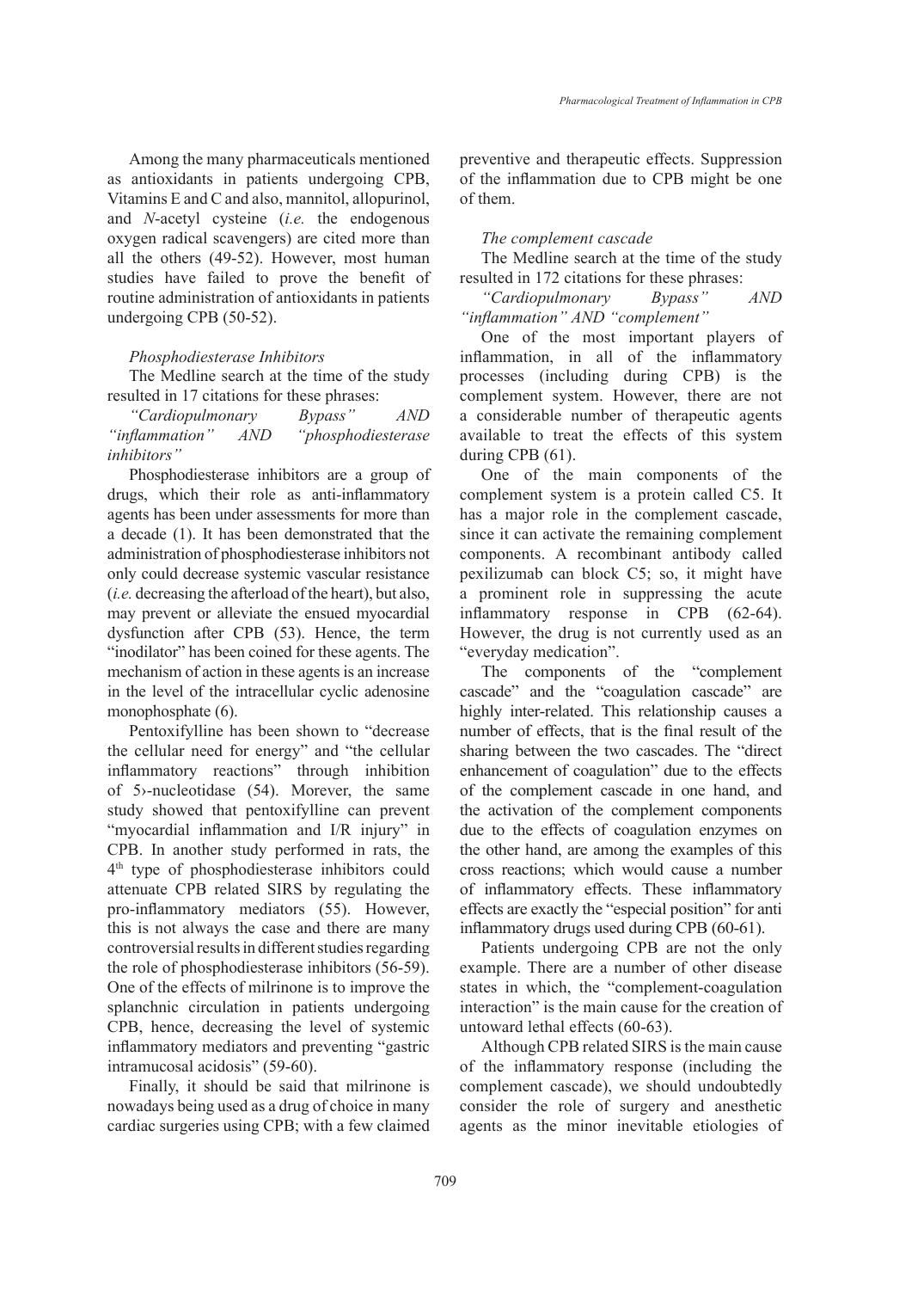SIRS. However, we have to consider that the role of anesthesia and surgery in production of inflammation is even more important in the pediatric population group (65).

## *Miscellaneous agents*

Magnesium sulphate infusion is nowadays one of the commonly used anesthetic adjuvants (2-3). Analgesic effects, arrhythmia preventing and anti-arrhythmic properties, vasoconstriction and alleviation of increased pulmonary pressure are among its other applications. There are current studies that have demonstrated its use as an antiinflammatory agent for patients undergoing cardiac surgery (3). The definite mechanism of action for magnesium sulphate is not yet clear; however, the role of magnesium as an antagonist of *N*-methyl-D-aspartate receptor (3) and also, a possible anti-apoptotic agent; through antagonizing intracellular calcium has been proposed (67).

Also, some of the anesthetic agents (including some of the volatile gases, a number of the opioids like morphine and, low-dose ketamine), some of the vasoactive agents (including dopexamine, sodium nitroprusside, angiotensin-converting enzyme inhibitors and levosimendane), erythropoietin, heparin and other glycosaminoglycans, statins, and H2 antagonists might suppress the inflammatory response related to CPB (5-6, 68-86).

## *Non-pharmacologic strategies*

Heparin circuits, ultrafiltration and the issues related to ventilator-induced pulmonary inflammation are among the main non pharmacological issues that are not discussed here (87-111).

## **Conclusion**

The current evidence has introduced a wide range of therapeutic agents proposed for suppressing CPB related acute inflammatory status. However, none of these proposed therapeutic modalities are considered yet as the final solution for defying the inflammation in these patients. Hence, inflammation treatment in patients under CPB is still among the hot topics of research in this field. However, there is not enough evidence for most of these available agents as the choice of treatment.

#### **References**

- Paparella D, Yau TM and Young E. Cardiopulmonary (1) bypass induced inflammation: pathophysiology and treatment. An update. *Eur. J. Cardiothorac. Surg.* (2002) 21: 232-44.
- Ferasatkish R, Dabbagh A, Alavi M, Mollasadeghi G, (2) Hydarpur E, Moghadam AA, Faritus ZS and Totonchi MZ. Effect of magnesium sulfate on extubation time and acute pain in coronary artery bypass surgery. *Acta Anaesthesiol. Scand.* (2008) 52: 1348-52.
- Dabbagh A, Rajaei S and Shamsolahrar MH. The (3) effect of intravenous magnesium sulfate on acute postoperative bleeding in elective coronary artery bypass surgery. *J. Perianesth. Nurs*. (2010) 25: 290-5.
- Murphy GS, Hessel EA and Groom RC. Optimal (4) perfusion during cardiopulmonary bypass: an evidence-based approach. *Anesth. Analg*. (2009) 108: 1394-417.
- Warren OJ, Smith AJ, Alexiou C, Rogers PL, Jawad (5) N, Vincent C, Darzi AW and Athanasiou T. The inflammatory response to cardiopulmonary bypass: part 1--mechanisms of pathogenesis. *J. Cardiothorac. Vasc. Anesth.* (2009) 23: 223-31.
- Warren OJ, Watret AL, de Wit KL, Alexiou C, Vincent (6) C, Darzi AW and Athanasiou T. The inflammatory response to cardiopulmonary bypass: part 2--antiinflammatory therapeutic strategies. *J. Cardiothorac. Vasc. Anesth.* (2009) 23: 384-93.
- Patel JA and Ghatak SB. Pexelizumab and its role in (7) the treatment of myocardial infarction and in coronary artery bypass graft surgery: a review. *Recent Pat. Cardiovasc. Drug Discov.* (2008) 3: 145-52.
- (8) Miller BE and Levy JH. The inflammatory response to cardiopulmonary bypass. *J. Cardiothorac. Vasc. Anesth.* (1997) 11: 355-66.
- Lante W, Franke A, Weinhold C and Markewitz (9) A. Immunoglobulin levels and lymphocyte subsets following cardiac operations: further evidence for a T-helper cell shifting. *Thorac. Cardiovasc. Surg*. (2005) 53: 16-22.
- Wan S, LeClerc JL and Vincent JL. Cytokine responses (10) to cardiopulmonary bypass: lessons learned from cardiac transplantation. *Ann. Thorac. Surg*. (1997) 63: 269-76.
- (11) Rimmelé T, Venkataraman R, Madden NJ, Elder MM, Wei LM, Pellegrini RV and Kellum JA. Comparison of inflammatory response during on-pump and off-pump coronary artery bypass surgery. *Int. J. Artif. Organs* (2010) 33: 131-8.
- (12) Karu I, Tähepõld P, Sulling TA, Alver M, Zilmer M and Starkopf J. Off-pump coronary surgery cause immediate release of myocardial damage markers. *Asian Cardiovasc. Thorac. Ann*. (2009) 17: 494-9.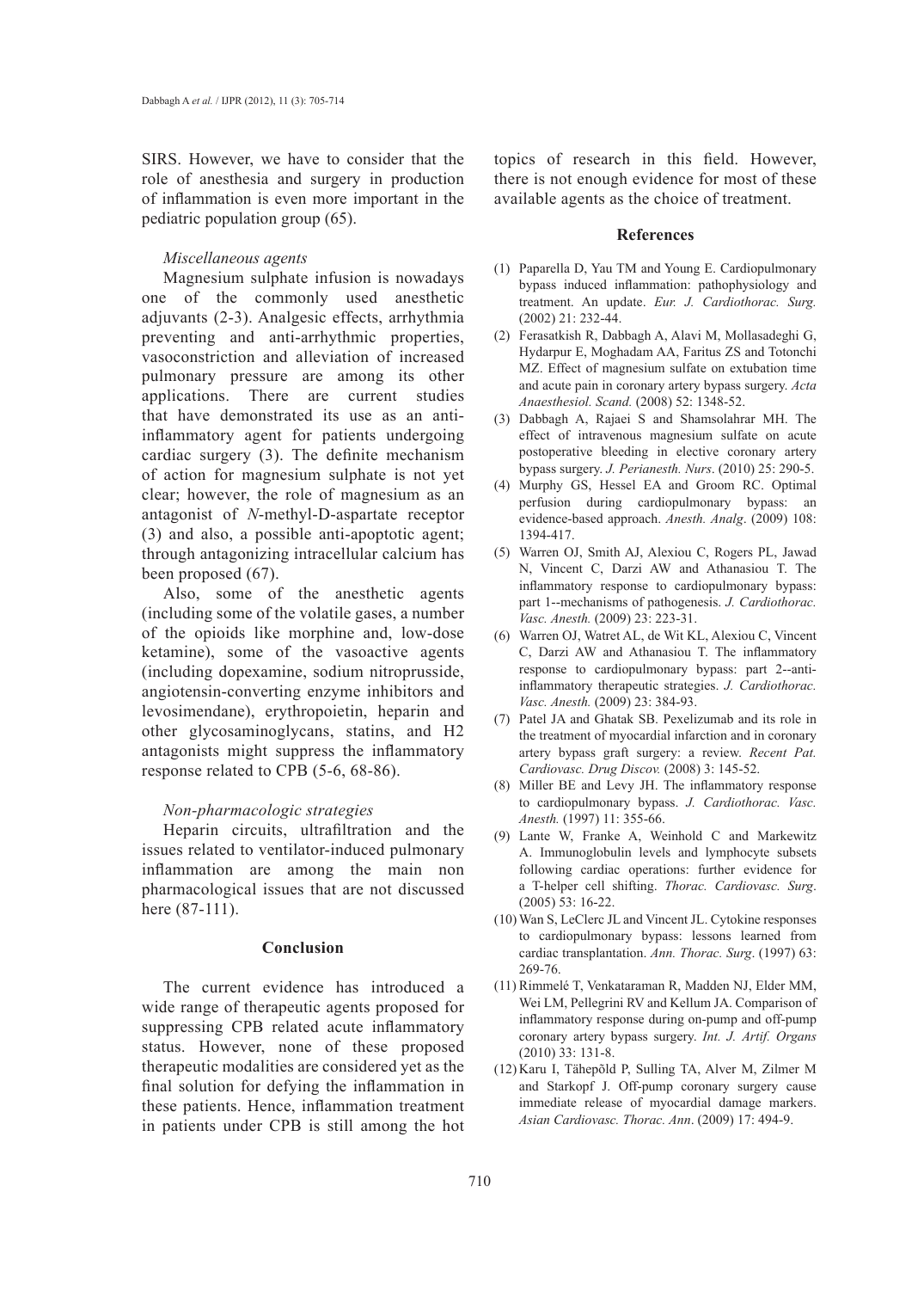- (13) Serrano CV Jr, Souza JA, Lopes NH, Fernandes JL, Nicolau JC, Blotta MH, Ramires JA and Hueb WA. Reduced expression of systemic proinflammatory and myocardial biomarkers after off-pump versus onpump coronary artery bypass surgery: a prospective randomized study. *J. Crit. Care* (2010) 25: 305-12.
- (14) Dietrich W. Aprotinin: 1 year on. *Curr. Opin. Anaesthesiol*. (2009) 22: 121-7.
- $(15)$  Baden H, Jordal K, Lund F and Zachariae F. A doubleblind controlled clinical trial of Trasylol. Preliminary results in acute pancreatitis and in prophylaxis against postoperative pancreatitis. *Acta Chir. Scand. Suppl*. (1967) 378: 97-102.
- $(16)$  Olsen GB and Williams HT. Acute hemorrhagic necrosis of the pancreas of the dog and its suppression with Trasylol. *Can. J. Surg.* (1966) 9: 415-9.
- Hashimoto D, Ohmuraya M, Wang J, Yamamura K, (17) Hirota M and Baba H. Effect of low-molecular weight trypsin inhibitor, nafamostat mesilate, on trypsin activity using the pancreatic acinar cells. *Pancreas* (2009) 38: 595-7.
- (18) Alonso A, Whitten CW and Hill GE. Pump prime only aprotinin inhibits cardiopulmonary bypass-induced neutrophil CD11b up-regulation. *Ann. Thorac. Surg*. (1999) 67: 392-5.
- Fergusson DA, Hébert PC, Mazer CD, Fremes S, (19) MacAdams C, Murkin JM, Teoh K, Duke PC, Arellano R, Blajchman MA, Bussières JS, Côté D, Karski J, Martineau R, Robblee JA, Rodger M and Wells G, Clinch J and Pretorius R. BART Investigators. A comparison of aprotinin and lysine analogues in highrisk cardiac surgery*. N. Engl. J. Med*. (2008) 358: 2319-31.
- (20) Bidstrup BP, Royston D, Sapsford RN and Taylor KM. Reduction in blood loss and blood use after cardiopulmonary bypass with high dose aprotinin (Trasylol). *J. Thorac. Cardiovasc. Surg.* (1989) 97: 364-72.
- (21) Bidstrup BP, Royston D, Taylor KM and Sapsford RN. Effect of aprotinin on need for blood transfusion in patients with septic endocarditis having open-heart surgery. *Lancet* (1988) 1: 366-7.
- Fergusson D, Glass KC, Hutton B and Shapiro S. (22) Randomized controlled trials of aprotinin in cardiac surgery: could clinical equipoise have stopped the bleeding? *Clin. Trials* (2005) 2: 218-29.
- (23) Beattie WS and Karkouti K. Con: Aprotinin has a good efficacy and safety profile relative to other alternatives for prevention of bleeding in cardiac surgery. *Anesth. Analg*. (2006) 103: 1360-4.
- $(24)$  Karkouti K and Beattie WS. Aprotinin is useful as a hemostatic agent in cardiopulmonary surgery: no. *J. Thromb. Haemost*. (2006) 4: 1879-81.
- (25) Karkouti K, Beattie WS, Dattilo KM, McCluskey SA, Ghannam M, Hamdy A, Wijeysundera DN, Fedorko L and Yau TM. A propensity score case-control comparison of aprotinin and tranexamic acid in hightransfusion-risk cardiac surgery. *Transfusion* (2006) 46: 327-38.
- (26) Mangano DT, Tudor IC and Dietzel C. Multicenter Study of Perioperative Ischemia Research Group; Ischemia Research and Education Foundation. The risk associated with aprotinin in cardiac surgery. *N. Engl. J. Med.* (2006) 354: 353-65.
- Mangano DT, Rieves RD and Weiss KD. Judging the (27) safety of aprotinin. *N. Engl. J. Med*. (2006) 355: 2261-2.
- (28) Mangano DT, Miao Y, Vuylsteke A, Tudor IC, Juneja R, Filipescu D, Hoeft A, Fontes ML, Hillel Z, Ott E, Titov T, Dietzel C and Levin J. Investigators of The Multicenter Study of Perioperative Ischemia Research Group; Ischemia Research and Education Foundation. Mortality associated with aprotinin during 5 years following coronary artery bypass graft surgery. *JAMA* (2007) 297: 471-9.
- (29) Koch CG, Li L, Duncan AI, Mihaljevic T, Cosgrove DM, Loop FD, Starr NJ and Blackstone EH. Morbidity and mortality risk associated with red blood cell and blood-component transfusion in isolated coronary artery bypass grafting. *Crit. Care Med*. (2006) 34: 1608-16.
- (30) Takagi H, Manabe H, Kawai N, Goto SN and Umemoto T. Aprotinin increases mortality as compared with tranexamic acid in cardiac surgery: a meta-analysis of randomized head-to-head trials. *Interact. Cardiovasc. Thorac. Surg*. (2009) 9: 98-101.
- $(31)$  Augoustides JG. Perioperative safety of aprotinin in coronary artery bypass graft surgery: is there life after BART? *Drug Saf*. (2008) 31: 557-60.
- (32) Murkin JM. Lessons learned in antifibrinolytic therapy: The BART trial. *Semin. Cardiothorac. Vasc. Anesth*. (2009) 13: 127-31.
- $(33)$  Henry D, Carless P, Fergusson D and Laupacis A. The safety of aprotinin and lysine-derived antifibrinolytic drugs in cardiac surgery: a meta-analysis. *CMAJ* (2009) 180: 183-93.
- $(34)$  Ide M, Bolliger D, Taketomi T and Tanaka KA. Lessons from the aprotinin saga: current perspective on antifibrinolytic therapy in cardiac surgery. *J. Anesth*. (2010) 24: 96-106.
- (35) Hill GE, Alonso A, Spurzem JR, Stammers AH and Robbins RA. Aprotinin and methylprednisolone equally blunt cardiopulmonary bypass-induced inflammation in humans. *J. Thorac. Cardiovasc. Surg.* (1995) 110: 1658-62.
- (36) Anti-inflammatory effect of aprotinin: a meta-analysis. *J. Extra Corpor. Technol*. (2009) 41: 79-86.
- Landis C. Pharmacologic strategies for combating (37) the inflammatory response. *J. Extra Corpor. Technol*. (2007) 39: 291-5.
- Robertson-Malt S, Afrane B, El Barbary M. (38) Prophylactic steroids for pediatric open heart surgery. *Cochrane Database Syst. Rev*. (2007) 17: CD005550.
- (39) Chaney MA. Corticosteroids and cardiopulmonary bypass: a review of clinical investigations. *Chest* (2002) 121: 921-31.
- (40) Baker WL, White CM, Kluger J, Denowitz A, Konecny CP and Coleman CI. Effect of perioperative corticosteroid use on the incidence of postcardiothoracic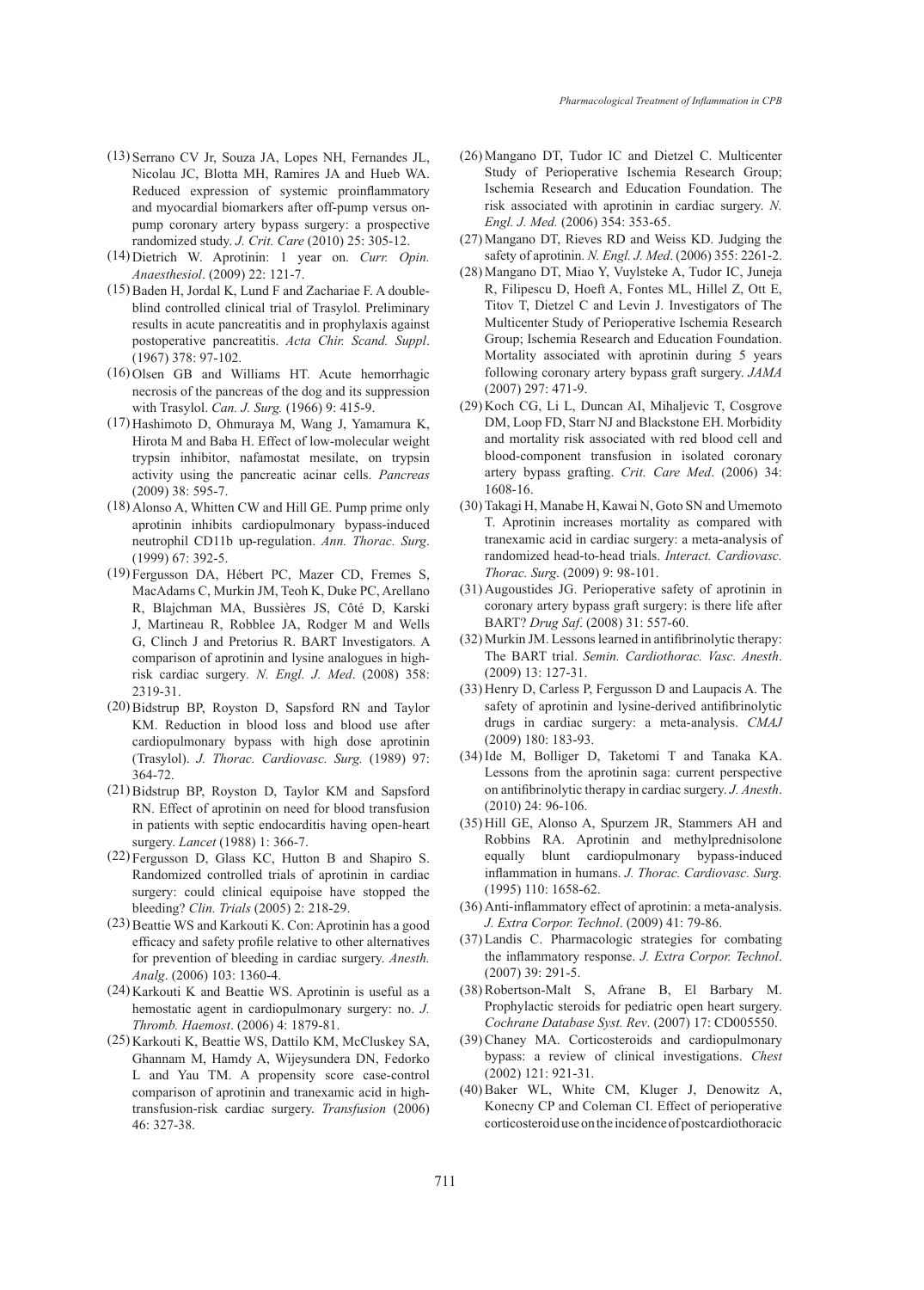surgery atrial fibrillation and length of stay. *Heart Rhythm*. (2007) 4: 461-8.

- $(41)$  Marik PE and Fromm R. The efficacy and dosage effect of corticosteroids for the prevention of atrial fibrillation after cardiac surgery: a systematic review. *J. Crit. Care* (2009) 24: 458-63.
- Raja SG and Dreyfus GD. Modulation of systemic (42) inflammatory response after cardiac surgery. *Asian Cardiovasc. Thorac. Ann*. (2005) 13: 382-95.
- (43) Yasser Mohamed Amr, Elmistekawy E and El-Serogy H. Effects of dexamethasone on pulmonary and renal functions in patients undergoing CABG with cardiopulmonary bypass. Semin. *Cardiothorac. Vasc. Anesth*. (2009) 13: 231-7.
- Cappabianca G, Rotunno C, de Luca Tupputi Schinosa (44) L, Ranieri VM and Paparella D. Protective effects of steroids in cardiac surgery: a meta-analysis of randomized double-blind trials. *J. Cardiothorac. Vasc. Anesth*. (2011) 25: 156-65.
- (45) Bezuhly M, Liwski R, West KA and Morris SF. Activated protein C: an emerging therapeutic agent in the prevention of ischemia-reperfusion injury. *J. Reconstr. Microsurg*. (2008) 24: 361-7.
- (46) Tapuria N, Kumar Y, Habib MM, Abu Amara M, Seifalian AM and Davidson BR. Remote ischemic preconditioning: a novel protective method from ischemia reperfusion injury-a review. *J. Surg. Res.* (2008) 150: 304-30.
- (47) Sadat U. Signaling pathways of cardioprotective ischemic preconditioning. *Int. J. Surg*. (2009) 7: 490-8.
- Prabhu A, Sujatha DI, Ninan B and Vijayalakshmi (48) MA. Neutrophil gelatinase associated lipocalin as a biomarker for acute kidney injury in patients undergoing coronary artery bypass grafting with cardiopulmonary bypass. *Ann. Vasc. Surg*. (2010) 24: 525-31.
- Lanzarone E, Gelmini F, Fumero A, Carini M, (49) Costantino ML, Fumero R and Alfieri O. Preservation of endothelium nitric oxide release during beating heart surgery with respect to continuous flow cardiopulmonary bypass. *Perfusion* (2010) 25: 57-64.
- (50) Veglia F, Werba JP, Tremoli E, Squellerio I, Sisillo E, Parolari A, Minardi F and Cavalca V. Assessment of oxidative stress in coronary artery bypass surgery: comparison between the global index OXY-SCORE and individual biomarkers. *Biomarkers* (2009) 14: 465-72.
- (51) Collard CD and Gelman S. Pathophysiology, clinical manifestations, and prevention of ischemia-reperfusion injury. *Anesthesiology* (2001) 94: 1133-8.
- (52) Yeh CH, Chen TP, Wang YC, Lin YM and Fang SW. Cardiomyocytic apoptosis limited by bradykinin via restoration of nitric oxide after cardioplegic arrest. *J. Surg. Res*. (2010) 163: e1-9.
- (53) Borowski A, Kurt M, Calvo S, Paprotny G, Godehardt E, Fraessdorf J and Ghodsizad A. Metabolic monitoring of postischemic myocardium during intermittent warm-blood cardioplegic administration. *Tex. Heart Inst. J*. (2010) 37: 184-8.
- (54) Schwartz SM, Duffy JY, Pearl JM and Nelson DP. Cellular and molecular aspects of myocardial dysfunction. *Crit. Care Med*. (2001) 29: S214-9.
- Ustunsoy H, Sivrikoz MC, Tarakcioglu M, Bakir K, (55) Guldur E and Celkan MA. The effects of pentoxifylline on the myocardial inflammation and ischemiareperfusion injury during cardiopulmonary bypass. *J. Card. Surg*. (2006) 21: 57-61.
- (56) Hamamoto M, Suga M, Takahashi Y, Sato Y, Inamori S, Yagihara T, Nakatani T and Kitamura S. Suppressive effect of phosphodiesterase type 4 inhibitions on systemic inflammatory responses after cardiopulmonary bypass. *J. Artif. Organs* (2006) 9: 144-8.
- (57) Chanani NK, Cowan DB, Takeuchi K, Poutias DN, Garcia LM, del Nido PJ and McGowan FX Jr. Differential effects of amrinone and milrinone upon myocardial inflammatory signaling. *Circulation* (2002) 106: I284-9.
- Yamaura K, Okamoto H, Akiyoshi K, Irita K, Taniyama (58) T and Takahashi S. Effect of low-dose milrinone on gastric intramucosal pH and systemic inflammation after hypothermic cardiopulmonary bypass. *J. Cardiothorac. Vasc. Anesth*. (2001) 15: 197-203.
- (59) Yamaura K, Akiyoshi K, Irita K, Taniyama T and Takahashi S. Effects of olprinone, a new phosphodiesterase inhibitor, on gastric intramucosal acidosis and systemic inflammatory responses following hypothermic cardiopulmonary bypass. *Acta Anaesthesiol. Scand.* (2001) 45: 427-34.
- (60) Möllhoff T, Loick HM, Van Aken H, Schmidt C, Rolf N, Tjan TD, Asfour B and Berendes E. Milrinone modulates endotoxemia, systemic inflammation, and subsequent acute phase response after cardiopulmonary bypass (CPB). *Anesthesiology* (1999) 90: 72-80.
- (61) Markiewski MM, Nilsson B, Ekdahl KN, Mollnes TE and Lambris JD. Complement and coagulation: strangers or partners in crime? *Trends Immunol*. (2007) 28: 184-92.
- (62) Huber K, Holmes DR Jr, van't Hof AW, Montalescot G, Aylward PE, Betriu GA, Widimsky P, Westerhout CM, Granger CB and Armstrong PW. Use of glycoprotein IIb/IIIa inhibitors in primary percutaneous coronary intervention: insights from the APEX-AMI trial. *Eur. Heart J.* (2010) 31: 1708-16.
- (63) Toma M, Fu Y, Ezekowitz JA, McAlister FA, Westerhout CM, Granger CB and Armstrong PW. Does silent myocardial infarction add prognostic value in ST-elevation myocardial infarction patients without a history of prior myocardial infarction? Insights from the Assessment of Pexelizumab in Acute Myocardial Infarction (APEX-AMI) Trial. *Am. Heart J*. (2010) 160: 671-7.
- Testa L, Van Gaal WJ, Bhindi R, Biondi-Zoccai GG, (64)Abbate A, Agostoni P, Porto I, Andreotti F, Crea F and Banning AP. Pexelizumab in ischemic heart disease: a systematic review and meta-analysis on 15,196 patients. *J. Thorac. Cardiovasc. Surg.* 2008; 136(4):884-93.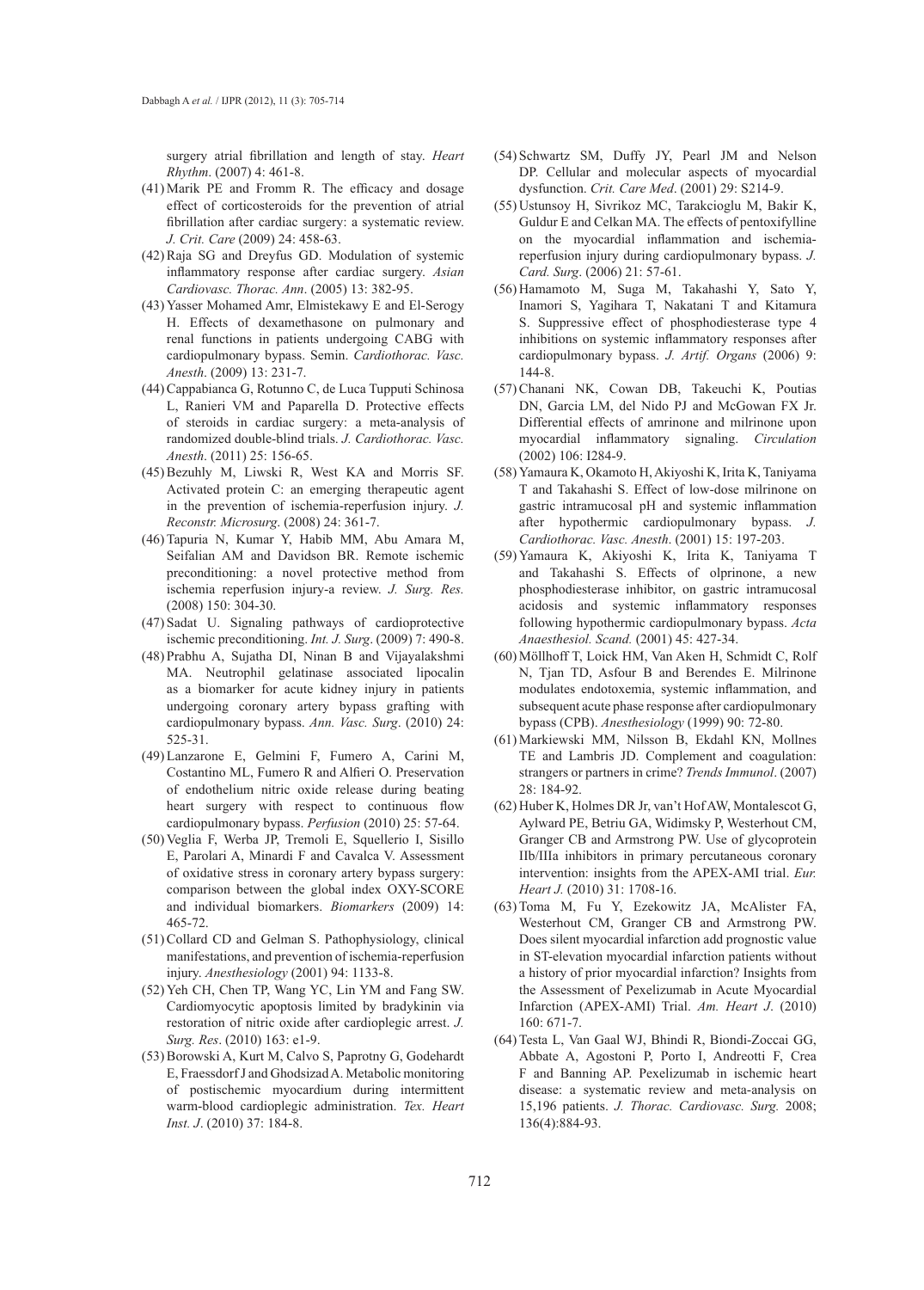- (65) Sonntag J, Dähnert I, Stiller B, Hetzer R and Lange PE. Complement and contact activation during cardiovascular operations in infants. *Ann*. *Thorac. Surg*. (1998) 65: 525-31.
- Göl MK, Nisanoğlu V, Işcan Z, Balci M, Kandemir O (66) and Taşdemir O. Inhibition of systemic inflammatory response with sodium nitroprusside in open heart surgery. *J. Cardiovasc. Surg. (Torino)* (2002) 43: 803- 9.
- (67) Ghavami S, Mutawe MM, Sharma P, Yeganeh B, McNeill KD, Klonisch T, Unruh H, Kashani HH, Schaafsma D, Los M and Halayko AJ. Mevalonate cascade regulation of airway mesenchymal cell autophagy and apoptosis: a dual role for p53. *PLoS One* (2011) 6: e16523.
- Bach F, Grundmann U, Bauer M, Buchinger H, Soltész (68) S, Graeter T, Larsen R and Silomon M. Modulation of the inflammatory response to cardiopulmonary bypass by dopexamine and epidural anesthesia. *Acta Anaesthesiol. Scand*. (2002) 46: 1227-35.
- Berendes E, Möllhoff T, Van Aken H, Schmidt C, (69) Erren M, Deng MC, Weyand M and Loick HM. Effects of dopexamine on creatinine clearance, systemic inflammation, and splanchnic oxygenation in patients undergoing coronary artery bypass grafting. *Anesth. Analg*. (1997) 84: 950-7.
- (70) Murphy GS, Szokol JW, Marymont JH, Avram MJ and Vender JS. The effects of morphine and fentanyl on the inflammatory response to cardiopulmonary bypass in patients undergoing elective coronary artery bypass graft surgery. *Anesth. Analg*. (2007) 104: 1334-42.
- (71) Bartoc C, Frumento RJ, Jalbout M, Bennett-Guerrero E, Du E and Nishanian E. A randomized, doubleblind, placebo-controlled study assessing the antiinflammatory effects of ketamine in cardiac surgical patients. *J. Cardiothorac. Vasc. Anesth.* (2006) 20: 217-22.
- (72) Zilberstein G, Levy R, Rachinsky M, Fisher A, Greemberg L, Shapira Y, Appelbaum A and Roytblat L. Ketamine attenuates neutrophil activation after cardiopulmonary bypass. *Anesth. Analg*. (2002) 95: 531-6.
- (73) Roytblat L, Talmor D, Rachinsky M, Greemberg L, Pekar A, Appelbaum A, Gurman GM, Shapira Y and Duvdenani A. Ketamine attenuates the interleukin-6 response after cardiopulmonary bypass. *Anesth. Analg*. (1998) 87: 266-71.
- (74) Stammberger U, Hamacher J, Pache JC and Schmid RA. sCR1sLe(X) reduces lung allograft ischemiareperfusion injury but does not ameliorate acute rejection. *Eur. J. Cardiothorac. Surg.* (2002) 22: 368- 72.
- (75) Kyriakides C, Wang Y, Austen WG Jr, Favuzza J, Kobzik L, Moore FD Jr and Hechtman HB. Sialyl Lewis(x) hybridized complement receptor type 1 moderates acid aspiration injury. *Am. J. Physiol. Lung Cell Mol. Physiol.* (2001) 281: L1494-9.
- (76) Zacharowski K, Otto M, Hafner G, Marsh HC Jr and Thiemermann C. Reduction of myocardial infarct size

with sCR1sLe(x), an alternatively glycosylated form of human soluble complement receptor type 1 (sCR1), possessing sialyl Lewis x. *Br. J. Pharmacol*. (1999) 128: 945-52.

- (77) Billings FT, Pretorius M, Siew ED, Yu C and Brown NJ. Early postoperative statin therapy is associated with a lower incidence of acute kidney injury after cardiac surgery. *J. Cardiothorac. Vasc. Anesth*. (2010) 24: 913-20.
- (78) Hudetz JA and Pagel PS. Neuroprotection by ketamine: a review of the experimental and clinical evidence. *J. Cardiothorac. Vasc. Anesth.* (2010) 24: 131-42.
- (79) Hudetz JA, Patterson KM, Iqbal Z, Gandhi SD, Byrne AJ, Hudetz AG, Warltier DC and Pagel PS. Ketamine attenuates delirium after cardiac surgery with cardiopulmonary bypass. *J. Cardiothorac. Vasc. Anesth*. (2009) 23: 651-7.
- $(80)$  Liu T, Li G and Xu G. Levosimendan may prevent postoperative atrial fibrillation through antiinflammatory and antioxidant modulation. *J. Cardiothorac. Vasc. Anesth*. (2009) 23: 757-8.
- (81) Cho EJ, Yoon JH, Hong SJ, Lee SH and Sim SB. The effects of sevoflurane on systemic and pulmonary inflammatory responses after cardiopulmonary bypass. *J. Cardiothorac. Vasc. Anesth*. (2009) 23: 639-45.
- (82) Krzych LJ, Szurlej D and Bochenek A. Rationale for propofol use in cardiac surgery. *J. Cardiothorac. Vasc. Anesth*. (2009) 23: 878-85.
- (83) Ozturk T, Gok S and Nese N. Levosimendan attenuate reperfusion injury in an isolated perfused rat heart model. J*. Cardiothorac. Vasc. Anesth*. (2010) 24: 624-8.
- (84) Krzych L, Szurlej D and Bochenek A. Response: Is it reasonable to discourage propofol use in cardiac surgery patients until strong evidence is provided? *J. Cardiothorac. Vasc. Anesth*. (2011) 25: 202.
- (85) Poulsen TD, Andersen LW, Steinbrüchel D, Gøtze JP, Jørgensen OS and Olsen NV. Two large preoperative doses of erythropoietin do not reduce the systemic inflammatory response to cardiac surgery*. J. Cardiothorac. Vasc. Anesth*. (2009) 23: 316-23.
- Foroughi M, Rahimian H, Dabbagh A, Majidi (86) M, Hekmat M, Beheshti M and Shahzamani M. Postoperative n-terminal pro-brain natriuretic peptide level in coronary artery bypass surgery with ventricular dysfunction after perioperative glucose-insulinpotassium treatment. *J. Cardiothorac. Vasc. Anesth*. (2012) Article in Press.
- (87) Gunaydin S, Ucar HI, Serter T, McCusker K, Ozcelik G, Salman N and Yorgancioglu AC. Hyaluronan based heparin free coated open and closed extracorporeal circuits for high risk coronary revascularization. *J. Extra Corpor. Technol*. (2010) 42: 286-92.
- (88) Thiara AS, Andersen VY, Videm V, Mollnes TE, Svennevig K, Hoel TN and Fiane AE. Comparable biocompatibility of Phisio- and Bioline-coated cardiopulmonary bypass circuits indicated by the inflammatory response. *Perfusion* (2010) 25: 9-16.
- Wagner WR, Johnson PC, Thompson KA and Marrone (89)